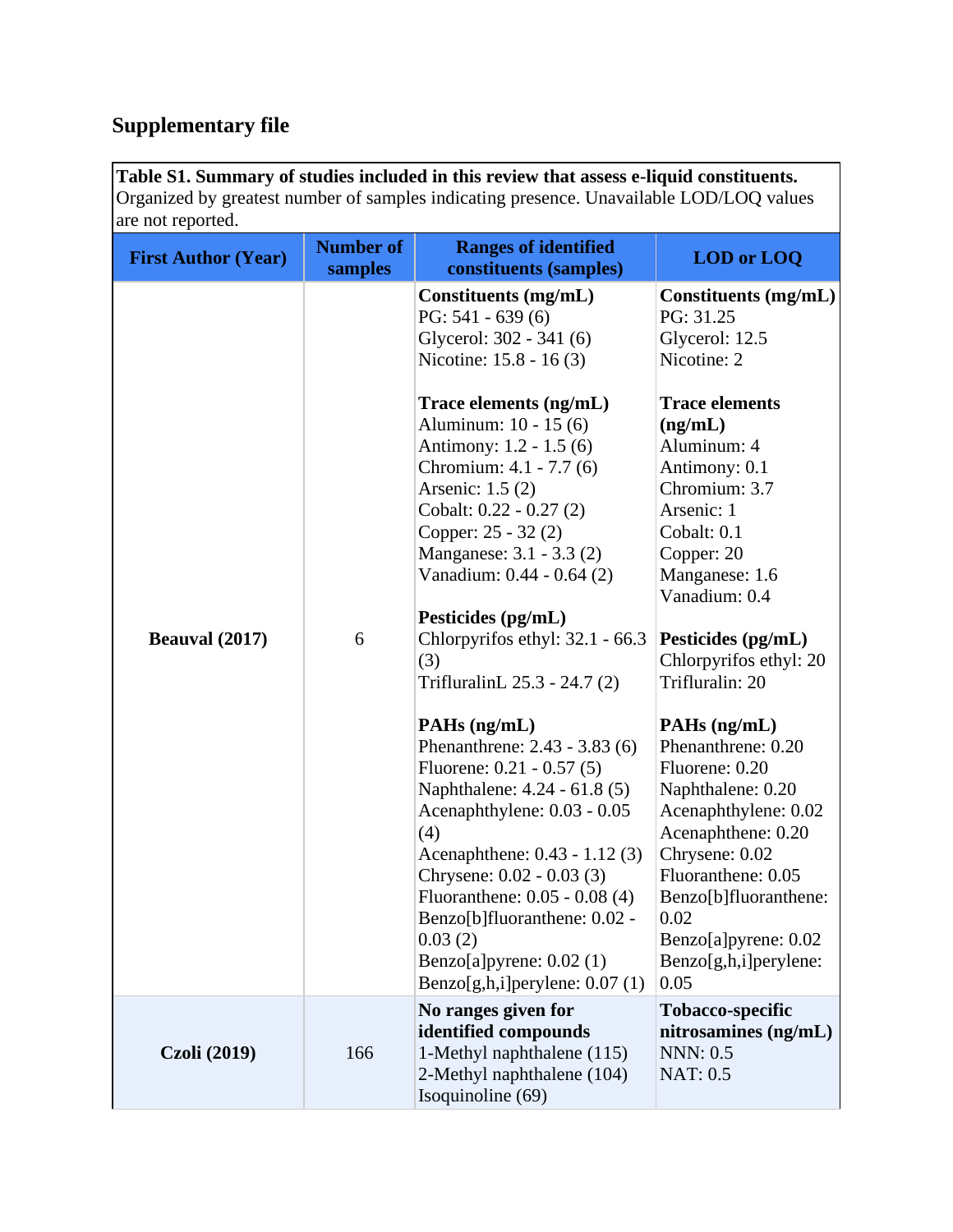|                                      |                                                                           | Menthol $(41)$<br>Ethyl vanillin (37)<br>Benzaldehyde (36)<br>Vanillin (36)<br>Benzyl alcohol (33)<br>Ethyl maltol (31)<br>Terpineol (26)<br>Triacetin (13)<br>Anisaldehyde (11)<br>Valeric anhydride (11)<br>Gamma-decalactone (10)<br>Methyl, 3-hydroxy-hexanoate<br>(10)<br>Cyclotene (3-methyl-1,<br>2-cyclopentanedione) (10)<br>Creosol (10)<br>Trimethylpyrazine (9)<br>Rheosmin (9)                                | NAB: 0.5<br><b>NNK: 0.5</b>                                                                                                                                                                                                                                                       |
|--------------------------------------|---------------------------------------------------------------------------|----------------------------------------------------------------------------------------------------------------------------------------------------------------------------------------------------------------------------------------------------------------------------------------------------------------------------------------------------------------------------------------------------------------------------|-----------------------------------------------------------------------------------------------------------------------------------------------------------------------------------------------------------------------------------------------------------------------------------|
| <b>Famele (2017)</b>                 | 95                                                                        | Minor alkaloids; present in<br>all samples with nicotine<br>$(n=58)$ ; no ranges given for<br>identified compounds<br>Nicotine-N'-oxides (58)<br>Myosmine (58)<br>Cotinine (58)<br>Anatabine (58)<br>$\beta$ -nicotyrine (58)<br>Anabasine (58)                                                                                                                                                                            | <b>Minor alkaloids</b><br>$(\mu g/m^3)$<br>Nicotine-N'-oxides: 0.1<br>Myosmine: 0.1<br>Cotinine: 0.1<br>Anatabine: 0.2<br>$\beta$ -nicotyrine: 0.2<br>Anabasine: 1.6                                                                                                              |
| <b>Farsalinos, Gillman</b><br>(2015) | 21<br>$(n = 10)$<br>conventional<br>liquids)<br>$(n = 11$ NET<br>liquids) | Tobacco-specific<br>nitrosamines (ng/mL)<br>Conventional Liquids:<br>NNK: $3.2 - 6.8(10)$<br>NNN: $0.5 - 4.4(5)$<br><b>NET</b> Liquids:<br>NNK: 3.2 - 10.8 (11)<br>NNN: $0.5 - 16.7(8)$<br><b>Other Constituents</b><br>Conventional Liquids:<br>Formaldehyde: 0.73 - 6.21 (9)<br>Acetaldehyde: 0.75 - 20.06 (7)<br>Nitrate: 7.5 - 15.4 (2)<br>o-Cresol: $4.40 - 5.46(2)$<br>m-Cresol: 0.32 - 0.45 (2)<br>Phenol: 1.42 (1) | Tobacco-specific<br>nitrosamines (ng/mL)<br>NNN(1)<br>NNK(1)<br><b>Other Constituents</b><br>$(\mu g/mL)$<br>Nitrate $(2.5)$<br>Catechol (0.05)<br>m-Cresol $(0.05)$<br>$o-Cresol(0.05)$<br>$p$ -Cresol $(0.05)$<br>Phenol $(0.05)$<br>Acetaldehyde (0.12)<br>Formaldehyde (0.12) |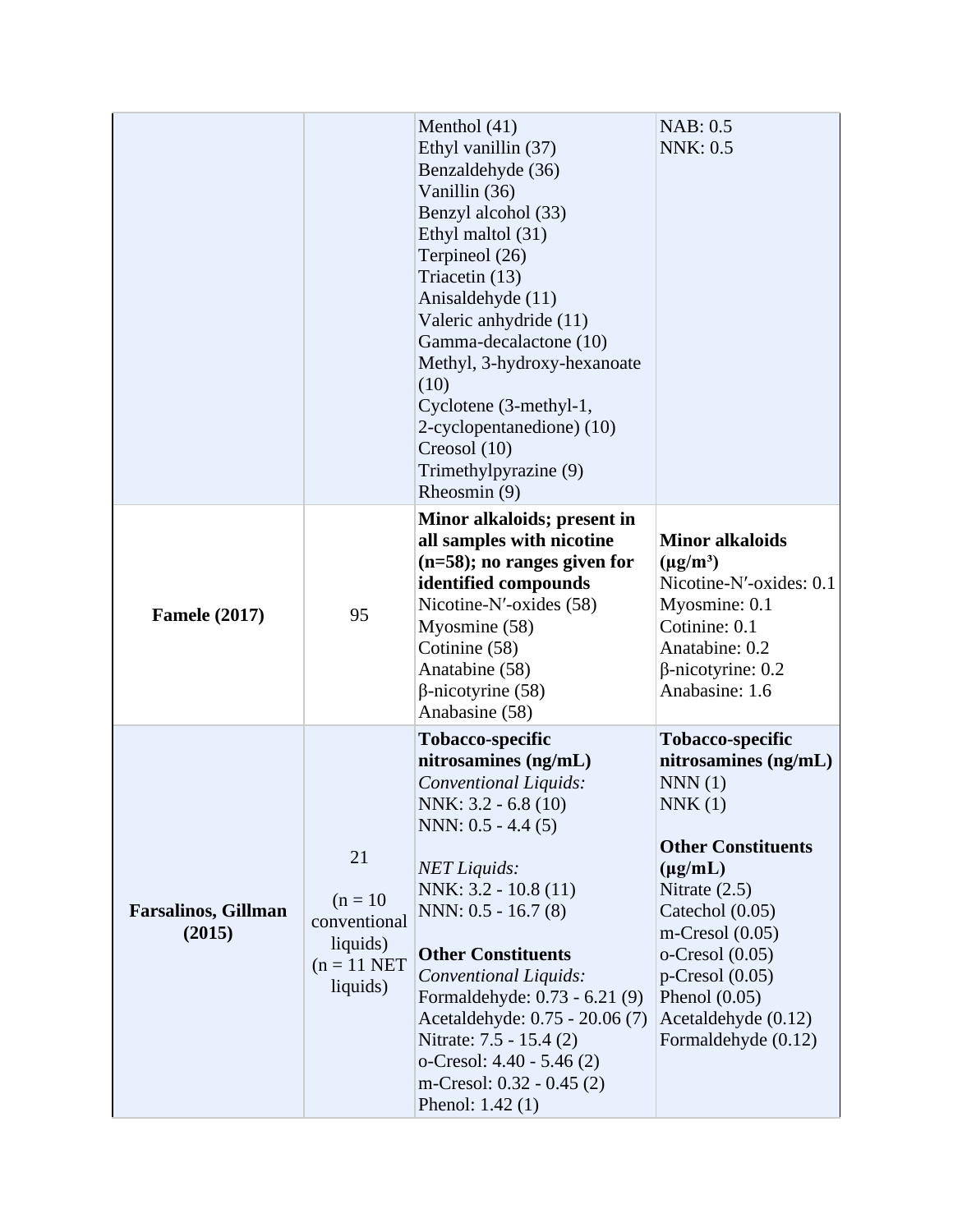|                                      |                                                                                            | $p$ -Cresol: 0.69 $(1)$<br><b>NET Liquids:</b><br>Formaldehyde: 1.71 - 27.95<br>(11)<br>Nitrate: 11.5 - 159.9 (9)<br>m-Cresol: 0.13 - 5.31 (4)<br>Phenol: $0.8 - 3.65(4)$<br>o-Cresol: $0.16 - 1.40(4)$<br>Acetaldehyde: 0.45 - 1.73 (3)<br>p-Cresol: 0.22 - 1.03 (3)<br>Catechol: 1.71 (2)                                                                                                                                                                                                                                                                                                           |     |
|--------------------------------------|--------------------------------------------------------------------------------------------|-------------------------------------------------------------------------------------------------------------------------------------------------------------------------------------------------------------------------------------------------------------------------------------------------------------------------------------------------------------------------------------------------------------------------------------------------------------------------------------------------------------------------------------------------------------------------------------------------------|-----|
| <b>Farsalinos, Kistler</b><br>(2015) | 159<br>$(n = 113)$<br>"ready to<br>use" liquids)<br>$(n = 46)$<br>concentrated<br>flavors) | Values in $(\mu g/mL)$<br>Diacetyl: 10-170 (110)<br>Acetyl Propionyl: 7-172 (53)                                                                                                                                                                                                                                                                                                                                                                                                                                                                                                                      | N/A |
| Girvalaki (2018)                     | 122                                                                                        | No ranges given for<br>identified compounds:<br>Menthol (48)<br>Ethyl maltol (44)<br>Linalool (38)<br>Methyl cyclopentanolone (30)<br>Nonanal (27)<br>oximine-, methoxy-phenyl (26)<br>$\beta$ -damascone (23)<br>Ethyl vanillin (22)<br>1-Butanol, 3-methyl-, acetate<br>(20)<br>Phenol, $2,4-bis(1,1-$<br>dimethylethyl) (17)<br>3-Hexen-1-ol, acetate, (Z)-<br>(16)<br>Benzenemethanol (14)<br>$b$ -ionine $(13)$<br>Phenol, $3,5-bis(1,1-$<br>dimethylethyl)- (13)<br>Acetyl pyrazine (12)<br>Cyclohexanol, 5-methyl-2-(1-<br>methyl-ethyl)-, [1S-<br>$(1.alpha., 2.alpha., 5. beta.)$ ]-<br>(12) | N/A |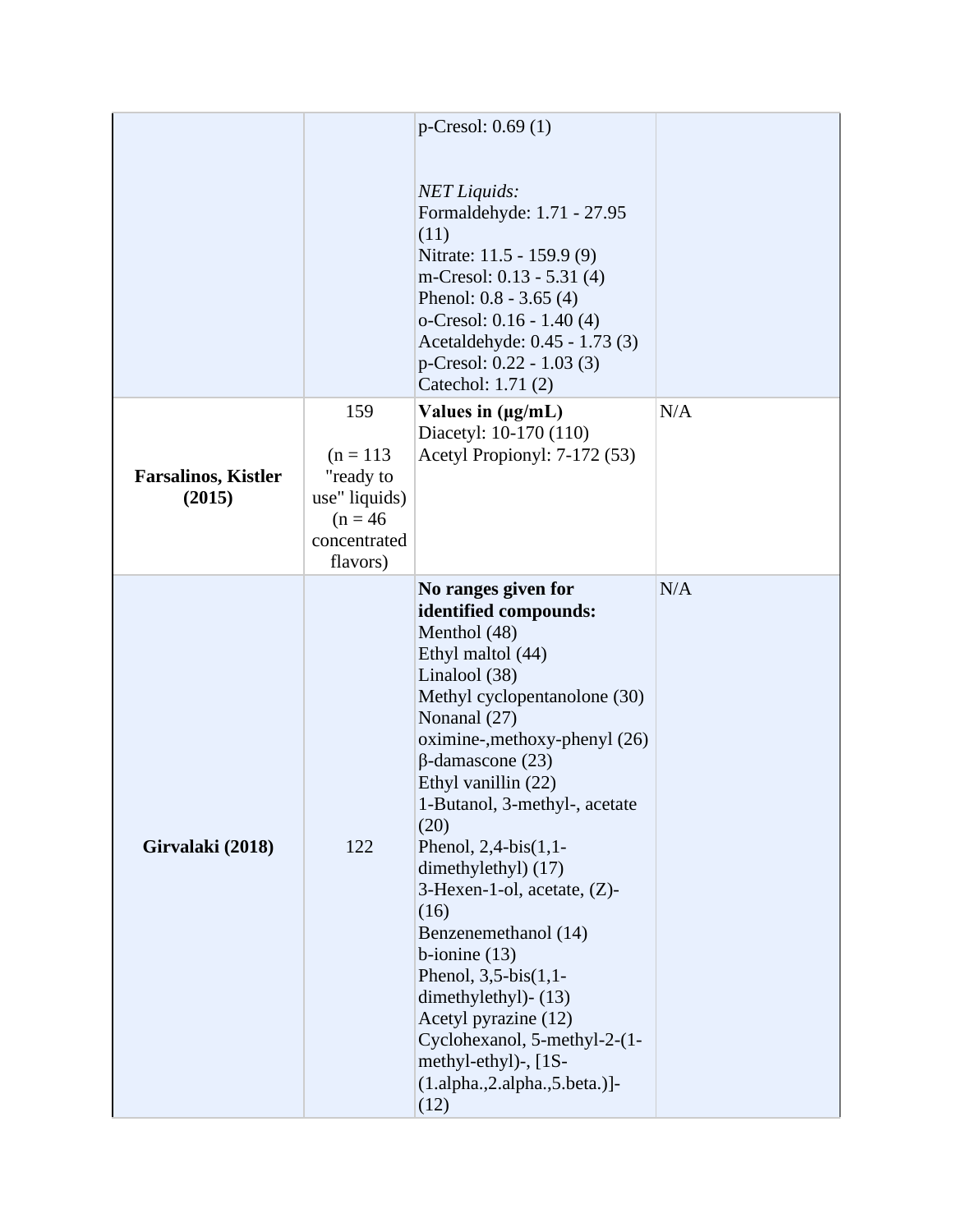|                     |    | Cyclohexanone, 5-methyl-2-<br>$(1-methyl-ethyl)$ , cis- $(12)$<br>a-ionine $(11)$<br>1,8-Cineole (eucalyptol) (11)<br>$(+)$ -.alpha.-Terpineol (p-<br>menth-1-en-8-ol $(11)$<br>Butanoic acid, 2-methyl-, ethyl<br>ester $(11)$<br>1,3-Dioxolance, 4-methyl-2-<br>phenyl $(10)$<br>$Z$ -Citral $(10)$<br>Ethyl hexanoate (10)<br>Acetic acid, hexyl ester (9)<br>$2(3H)$ -Furanone, 5-<br>heptyldihydro- (9)<br>2,6-Octadienal, 3,7-dimethyl-,<br>$(E)$ - (8)                                                 |                                                                                                                                                           |
|---------------------|----|---------------------------------------------------------------------------------------------------------------------------------------------------------------------------------------------------------------------------------------------------------------------------------------------------------------------------------------------------------------------------------------------------------------------------------------------------------------------------------------------------------------|-----------------------------------------------------------------------------------------------------------------------------------------------------------|
| <b>Hahn</b> (2014)  | 54 | Values in $(g/100 g)$<br>Glycerol: 0.3 - 95 (54)<br>PG: $0.4 - 98(54)$<br>Nicotine: N/A (34)<br>Ethyl vanillin: $N/A$ (13)<br>1,3-Propanediol: 3.3 - 10 (7)<br>Thujone: $N/A$ (2)<br>Ethylene glycol N/A (N/A)                                                                                                                                                                                                                                                                                                | Values in $(mg/L)$<br>Glycerol: 2.6<br>PG: 2.1<br>Nicotine: 1.67<br>Ethyl vanillin: 1.0<br>1,3-Propanediol: 0.96<br>Thujone: 3.4<br>Ethylene glycol: 0.17 |
| $\text{Han} (2016)$ | 55 | Constituents (mg/mL)<br>Nicotine: 0.13 - 36.12 (52)<br>PG: 4.8 - 78.88 (55)<br>$VG: 4.76 - 48.37(55)$<br>Anabasine: 0.004 - 0.144 (43)<br>Anatabine: 0.006 - 0.184 (42)<br>Myosmine: 0.003 - 0.088 (42)<br>Solanesol: $0.060 - 49.26 \mu g/g$<br>(22)<br>Cotinine: 0.004 - 0.72 (20)<br>Menthol: 0.42 - 2.70 (16)<br>Noronicotine: 0.023 - 0.263<br>(15)<br>Triethylene glycol: 2.99 (1)<br><b>Minor tobacco alkaloids</b><br>(ng/g)<br>NAB: 0.51 - 2.27 (43)<br>NNK: 5.56 - 6.88 (2)<br>NAT: 0.93 - 3.80 (2) | N/A                                                                                                                                                       |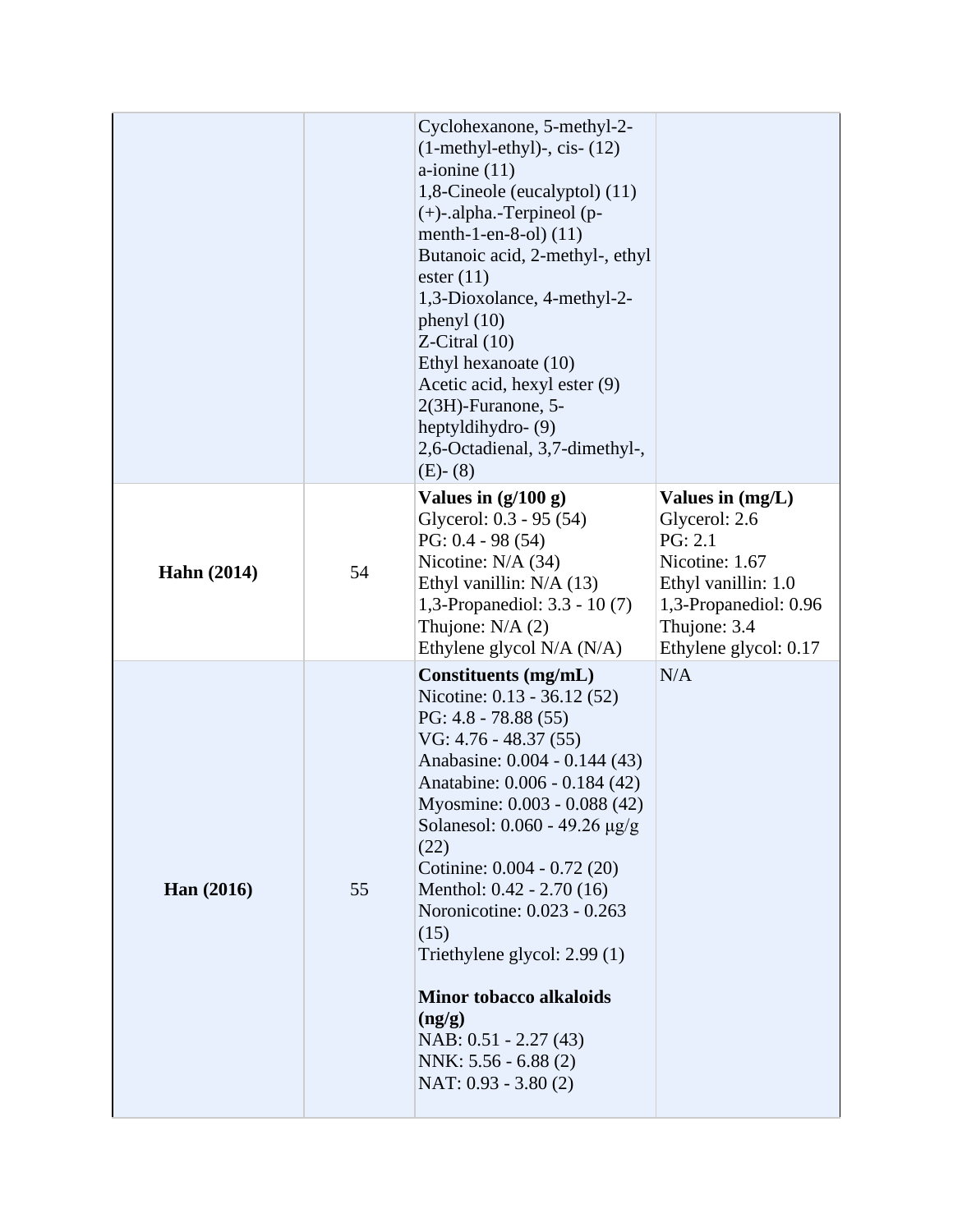| Phenolic compounds $(\mu g/g)$      |  |
|-------------------------------------|--|
| Phenol: 0.080 - 1.23 (40)           |  |
| m(p)-cresol: $0.040 - 0.43$ (25)    |  |
| o-cresol: 0.070 - 4.31 (18)         |  |
| o-dihydroxybenzene: 0.39 -          |  |
| 0.45(3)                             |  |
| $p$ -dihydroxybenzene: 0.10 $(1)$   |  |
| Carbonyl compounds $(\mu g/g)$      |  |
| Formaldehyde: 0.31 - 17.22          |  |
| (55)                                |  |
| Acetaldehyde: 0.036 - 15.61         |  |
| (54)                                |  |
| Acetone: 0.080 - 1254.42 (52)       |  |
| Propionic aldehyde: 0.12 -          |  |
| 7.73(6)                             |  |
| Butyraldehyde: 0.13 - 7.30 (6)      |  |
|                                     |  |
| VOCs (µg/g)                         |  |
| m(p)-xylene: $0.39 - 31.85(55)$     |  |
| Benzene: 0.11 - 13.20 (55)          |  |
| o-xylene: 0.13 - 17.31 (51)         |  |
| Ethylbenzene: 0.11 - 11.43          |  |
| (43)                                |  |
| Toluene: 0.10 - 16.09 (32)          |  |
| Styrene: 0.04 - 8.56 (21)           |  |
| 2,5-dimethylfuran: 0.25 - 3.42      |  |
| (7)                                 |  |
| Benzaldehyde: 1.25 - 4.38 (3)       |  |
| 2-methylfuran: 0.61 - 1.65 (3)      |  |
| 1,3-pentadiene: 0.56 (1)            |  |
|                                     |  |
| $PAHs$ (ng/g)                       |  |
| Benzo[a]anthrene: $0.61 - 2.45$     |  |
| (14)                                |  |
| Fluoranthene: 1.73 - 9.44 (13)      |  |
|                                     |  |
| Chrysene: 0.52 - 2.18 (13)          |  |
| Anthracene: 3.97 - 6.80 (12)        |  |
| Naphthalene: 4.59 - 5.85 (12)       |  |
| Benzo[b]fluorathene: 1.40 -         |  |
| 2.36(11)                            |  |
| Benzo[g,h,i]perylene: 0.65 -        |  |
| 2.10(10)                            |  |
| Pyrene: 1.75 - 12.13 (9)            |  |
| Indeno $[1,2,3-c,d]$ pyrene: 0.79 - |  |
| 2.30(9)                             |  |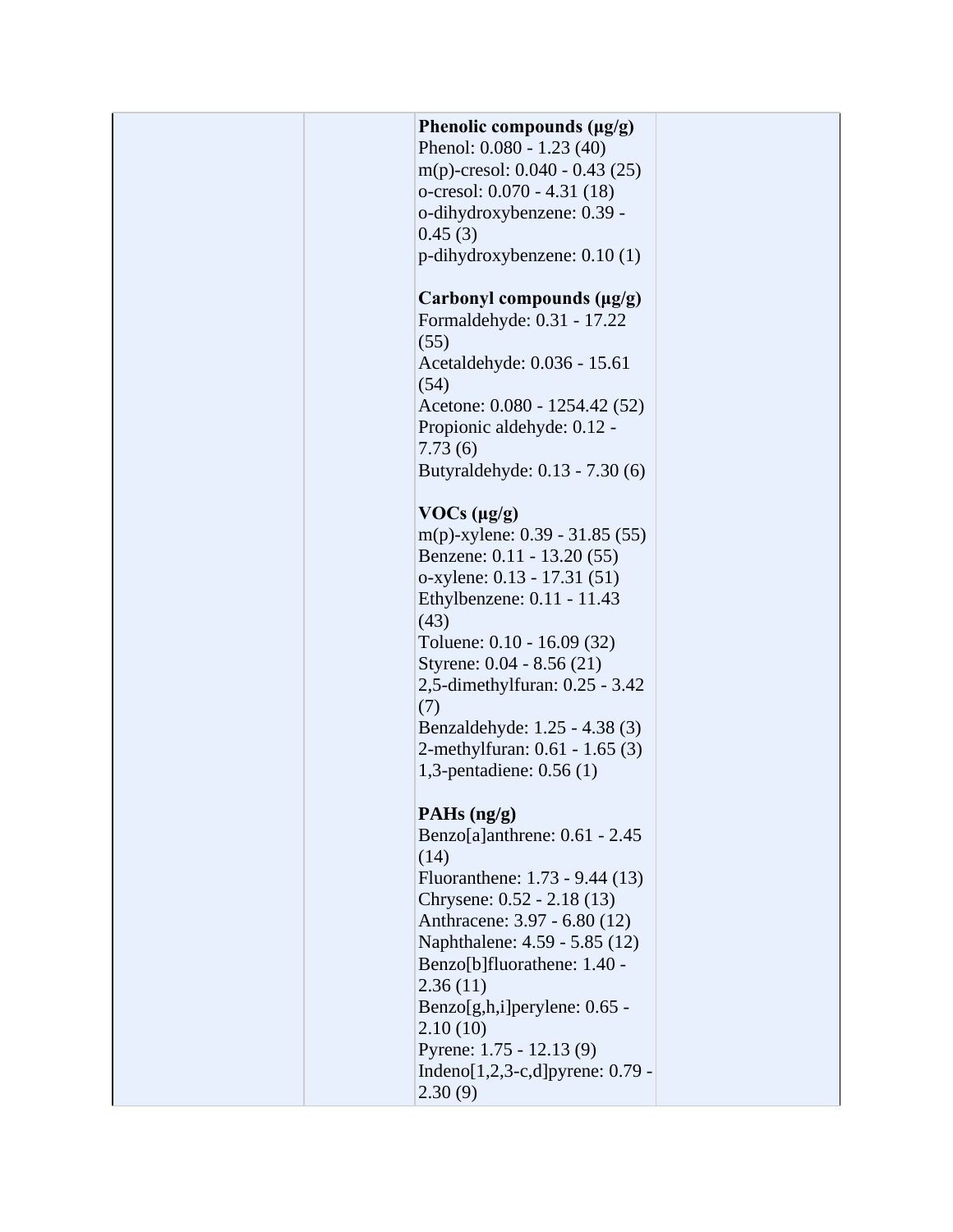|                                                                                                                                                                                                                                                                                                                                                |    | Benzo[a]pyrene: $1.06 - 2.44$<br>(8)<br>Phenanthrene: 2.91 - 10.50 (7)<br>Acenaphthene: 1.86 - 2.98 (7)<br>Benzo[k]fluorathene: 1.06 -<br>2.33(7)<br>Fluorene: 4.13 - 6.13 (5)<br>Acenaphthylene: 2.75 - 3.00<br>(4)<br>Dibenzo[a,h]anthrene: 0.71 -<br>1.68(3)                                                                                                                                                                                                                                                                                                                                                                                                                                                      |     |
|------------------------------------------------------------------------------------------------------------------------------------------------------------------------------------------------------------------------------------------------------------------------------------------------------------------------------------------------|----|----------------------------------------------------------------------------------------------------------------------------------------------------------------------------------------------------------------------------------------------------------------------------------------------------------------------------------------------------------------------------------------------------------------------------------------------------------------------------------------------------------------------------------------------------------------------------------------------------------------------------------------------------------------------------------------------------------------------|-----|
| <b>Hutzler</b> (2014)<br>For the appendices, we<br>did not include all<br>constituents identified in<br>this study, as 141<br>constituents were<br>reported. We have listed<br><i>identifying samples of</i><br>$n>2$ . However, the<br>constituents identified in<br><i>this study (even at less</i><br>than 2) may be present<br>in Table 1. | 28 | No ranges given for<br>identified compounds:<br>Vanillin (22)<br>Ethyl maltol (16)<br>Ethyl vanillin (14)<br>Menthol (12)<br>Piperonal (7)<br>Damascenone $(\alpha$ or $\beta$ ) (7)<br>$3-Methyl-1,2-$<br>cyclopentanedione (6)<br>Acetamide (6)<br>Linalool (6)<br>Trimethylpyrazine (6)<br>Terpineol (5)<br>Eugenol (5)<br>Piperonal PG acetal (5)<br>Citral $(5)$<br>Corylon $(5)$<br>Anisaldehyde PG acetal (4)<br>Benzaldehyde (4)<br>Benzyl benzoate (4)<br>Coumarin (4)<br>$\gamma$ -Octalactone (4)<br>1,2-Hexanediol (3)<br>Acetylpyrazine (3)<br>Anisaldehyde (3)<br>Benzophenone (3)<br>Benzyl alcohol (3)<br>Diisobutyl phthalate (3)<br>Phenylethyl alcohol (3)<br>Benzyle acetate (3)<br>Pulegone (3) | N/A |
| Kamilari (2018)                                                                                                                                                                                                                                                                                                                                | 22 | Metals $(\mu g/g)$<br>Copper: 0.004 - 0.025 (22)<br>Lead: 0.001 - 0.005 (22)                                                                                                                                                                                                                                                                                                                                                                                                                                                                                                                                                                                                                                         | N/A |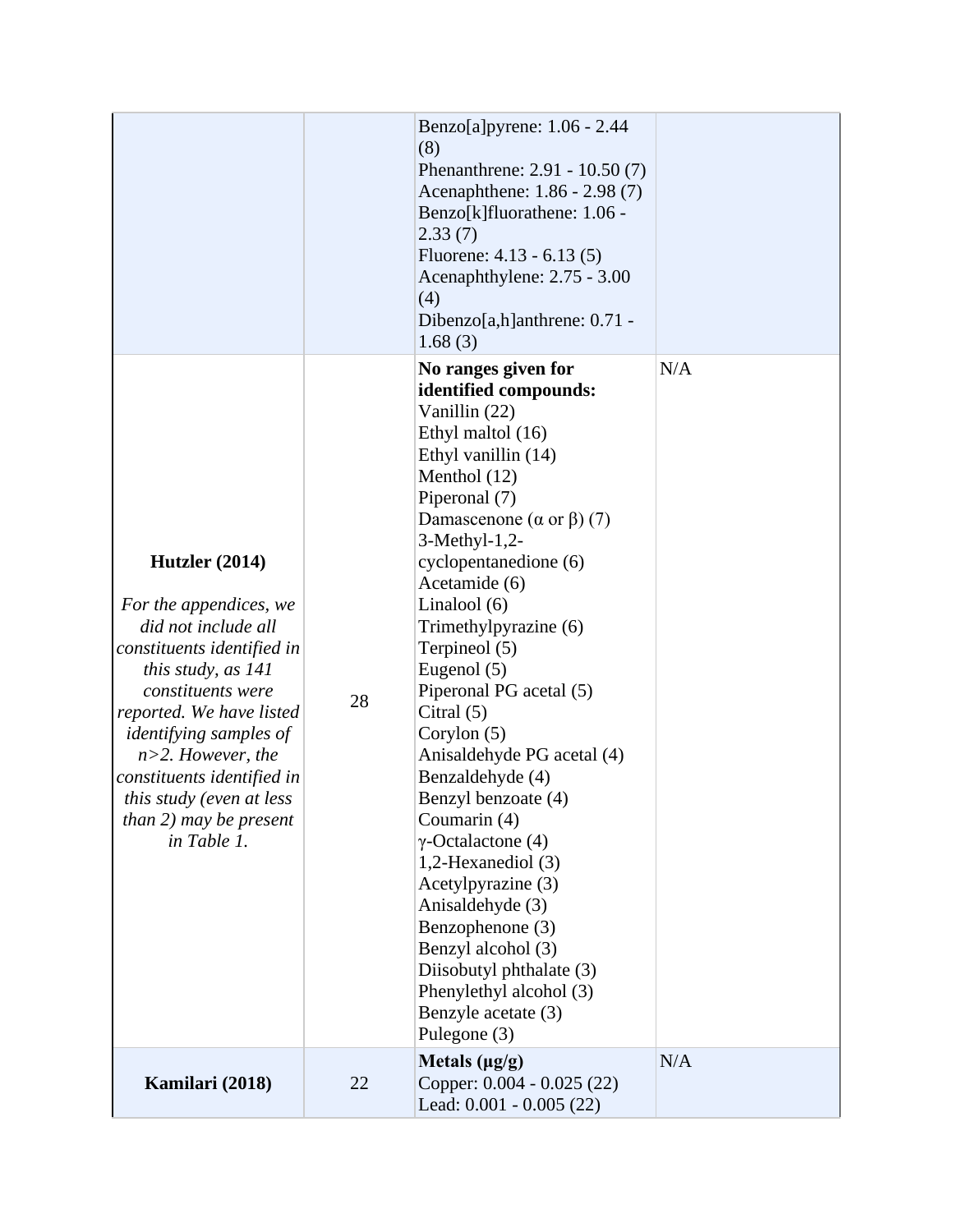|                      |     | Chromium: 0.003 - 0.036 (21)                                                                                                                                                                                                                                                                                                                                                                                                                                                                                                                                                                                                                                                                                                                                                                                                                                                                                  |                                                                                                                                                                                                                                                                                                                                                                                                                                                                                         |
|----------------------|-----|---------------------------------------------------------------------------------------------------------------------------------------------------------------------------------------------------------------------------------------------------------------------------------------------------------------------------------------------------------------------------------------------------------------------------------------------------------------------------------------------------------------------------------------------------------------------------------------------------------------------------------------------------------------------------------------------------------------------------------------------------------------------------------------------------------------------------------------------------------------------------------------------------------------|-----------------------------------------------------------------------------------------------------------------------------------------------------------------------------------------------------------------------------------------------------------------------------------------------------------------------------------------------------------------------------------------------------------------------------------------------------------------------------------------|
| <b>LeBouf (2018)</b> | 146 | Nickel: 0.002 - 0.017 (21)<br>No ranges given for<br>identified compounds:<br>Ethanol (139)<br>Acetaldehyde (89)<br>d-Limonene (79)<br>Isopropyl alcohol (75)<br>Acetone (74)<br>Diacetyl (67)<br>$\alpha$ -Pinene (56)<br>2,3-Pentanedione (28)<br>Benzene (20)<br>$m$ , p-xylene $(16)$<br>Toluene (13)<br>$o$ -Xylene $(6)$<br>2,3-Hexanedione (4)<br>Methylene chloride (4)<br>Ethylbenzene (3)<br>Methyl methacrylate (3)<br>$n$ -Hexane $(2)$<br>Acetonitrile (1)<br>Styrene $(1)$<br>Ethyl acetate (11)<br>Ethyl butanoate (91)<br>Ethyl propionate (58)<br>Ethyl 2-methylbutanoate (53)<br>Isoamyl acetate (41)<br>$\beta$ -Pinene (34)<br>2-Methylbutyl acetate (29)<br>Isopentyl isovalerate (28)<br>Isobutyl acetate (28)<br>$p$ -Cymene $(26)$<br>Ethyl 3-methylbutanoate (23)<br>$\gamma$ -Terpinene (23)<br>1,3-Dioxolane, 2,2,4-trimethyl<br>(22)<br>Ethyl hexanoate (19)<br>Benzaldehyde (18) | Ethanol: 225 ppb<br>Acetaldehyde: 106 ppb<br>d-Limonene: 275 ppb<br>Isopropyl alcohol: 189<br>pp<br>Acetone: 275 ppb<br>Diacetyl: 102 ppb<br>$\alpha$ -Pinene: 161 ppb<br>2,3-Pentanedione: 141<br>ppb<br>Benzene: 102 ppb<br>m,p-Xylene: 114 ppb<br>Toluene: 126 ppb<br>o-Xylene: 102 ppb<br>2,3-Hexanedione: 251<br>ppb<br>Methylene chloride: 98<br>ppb<br>Ethylbenzene: 138 ppb<br>Methyl methacrylate:<br>98 ppb<br>n-Hexane: 169 ppb<br>Acetonitrile: 134 ppb<br>Styrene: 181 ppb |
|                      |     | Hexyl acetate (15)<br>Isobutyl isovalerate (15)<br>Pentyl acetate (13)<br>Cyclohexanone, 5-methyl-2-<br>$(1-methylethyl)$ -, $(2R-cis)$ $(12)$<br>Camphene (12)                                                                                                                                                                                                                                                                                                                                                                                                                                                                                                                                                                                                                                                                                                                                               |                                                                                                                                                                                                                                                                                                                                                                                                                                                                                         |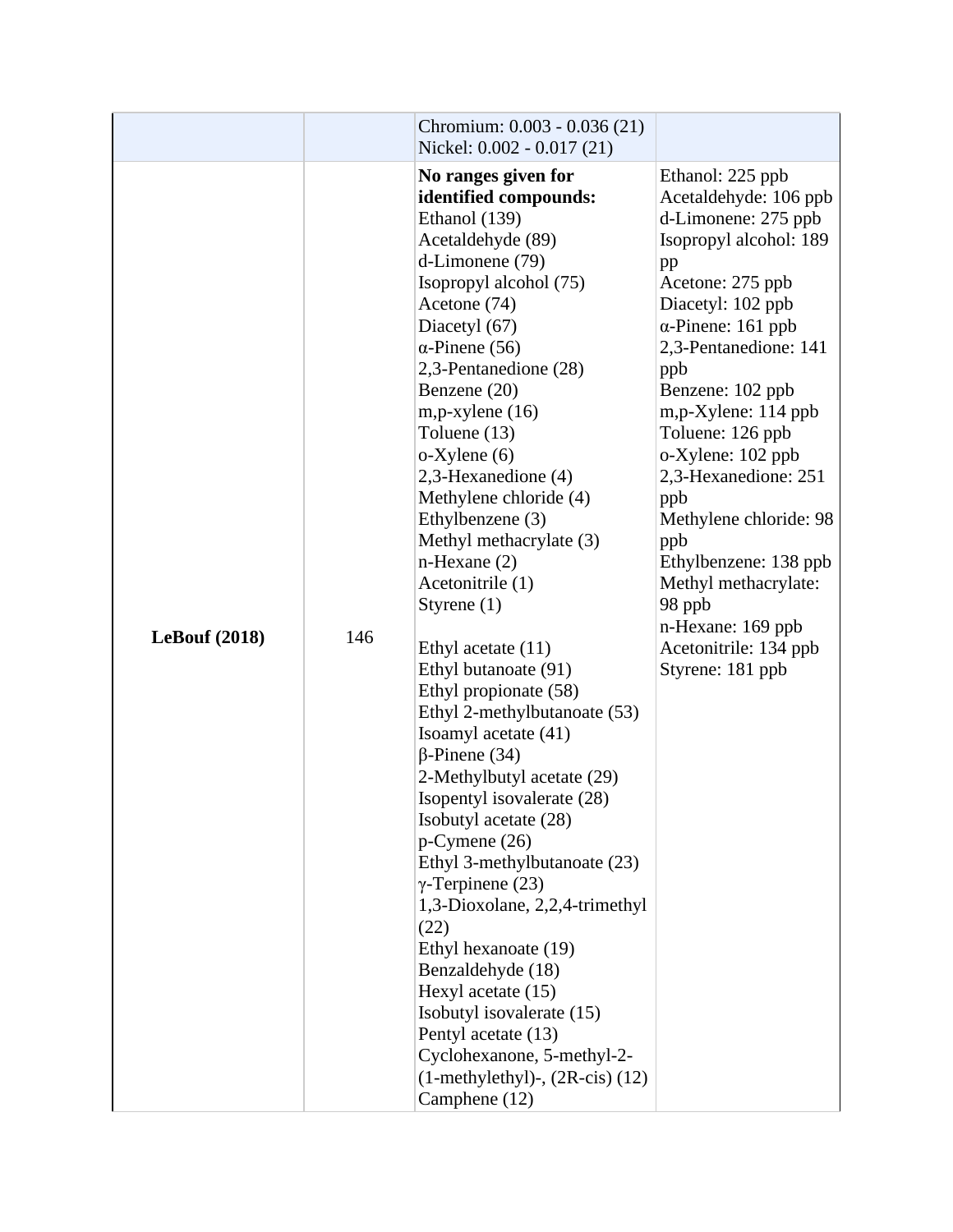|                     |                | $\beta$ -Ocimene (10)<br>$\alpha$ -Thujene (9)<br>1,1-Diethoxyethane (7)<br>Terpinolene (7)<br>4-Hexen-1-ol, acetate (7)<br>$(Z)$ -Ocimene $(7)$<br>2-Heptanone (7)<br>Butyl isovalerate (7)<br>Methylcyclopentane (7)<br>Phellandral (6)<br>$1,8$ -Cineole $(6)$                                                                 |                |
|---------------------|----------------|-----------------------------------------------------------------------------------------------------------------------------------------------------------------------------------------------------------------------------------------------------------------------------------------------------------------------------------|----------------|
| <b>Lisko</b> (2015) | 36             | No ranges given for<br>identified compounds:<br>Nicotine (29)<br><b>Minor tobacco alkaloids</b><br>Nornicotine (30)<br>Myosmine (30)<br>Anabasine (30)<br>Anatabine (30)<br>Isonicoteine (30)<br><b>Flavorings</b><br>Menthol (12)<br>Pulegone (8)<br>Camphor (7)<br>Eucalyptol (5)<br>Cinnamaldehyde (4)<br>Ethyl salicylate (1) | N/A            |
| <b>Lisko</b> (2017) | 44             | Caffeine: $3.3 - 9,290 \mu g/g (25)$                                                                                                                                                                                                                                                                                              | $0.04 \mu g/g$ |
| Peace (2017)        | $\overline{3}$ | No ranges given for<br>identified compounds:<br>PG(3)<br>VG(3)<br>Ethanol (3)<br>MDMB-FUBINACA (3)<br><b>Flavorings</b><br>Raspberry ketone (2)<br>Raspberry ketone PG (2)<br>Amyl isovalerate (1)<br>Ethyl butanoate (1)<br>Ethyl 3-hydroxybutanoate (1)<br>Ethyl Isovalerate (1)<br>Ethyl maltol (1)                            | N/A            |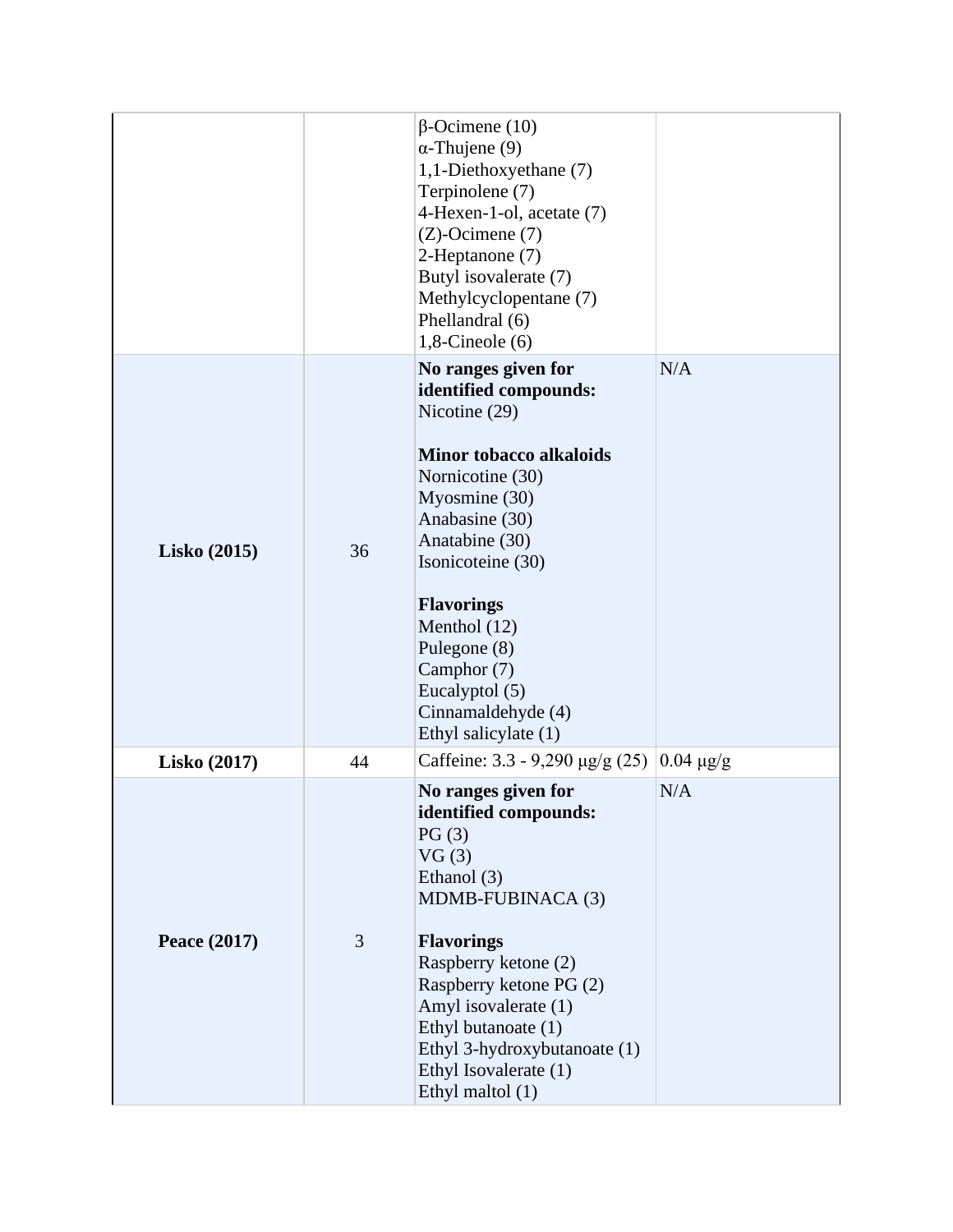|                       |    | Ethyl phenyl acetate (1)<br>Folione $(1)$<br>Glycerin $(1)$<br>Hydrocinnamic acid (1)<br>5-Hydroxymethylfurfural (1)<br>Isovanillin (1)<br>Linalool $(1)$<br>Methyl anthranilate (1)<br>Peace lactone (1)<br>Triethyl citrate (1)                                                                                                                                                                                                                                                                                                                                                                                                                                                             |     |
|-----------------------|----|-----------------------------------------------------------------------------------------------------------------------------------------------------------------------------------------------------------------------------------------------------------------------------------------------------------------------------------------------------------------------------------------------------------------------------------------------------------------------------------------------------------------------------------------------------------------------------------------------------------------------------------------------------------------------------------------------|-----|
| <b>Sleiman</b> (2016) | 3  | Values in (mg/mL)<br>PG: $441 - 531(3)$<br>$VG: 414 - 470(3)$<br>Nicotine: 20.4 - 32.1 (3)<br>Ethanol: 135 - 245 (3)<br>Propylene oxide: $4.2 - 6.7(3)$<br>Acetol: 4.1 - 7.7 (3)<br><b>Flavorings; no ranges given</b><br>for identified compounds:<br>$3$ -hexene-1-ol $(2)$<br>Isopentyl alcohol (2)<br>Vanillin (1)<br>$\alpha$ -isomethylionone (1)<br>$\alpha$ -irone (1)<br>Trans- $\beta$ -ionone (1)<br>1-pentanol $(1)$<br>Benzyl alcohol (1)<br>D-carvone $(1)$<br>Linalool $(1)$<br>Eucalyptol (1)<br>$\alpha$ -terpineol (1)<br>Acetic acid (1)<br>Carbonyls; no ranges given<br>for identified compounds:<br>Formaldehyde (3)<br>Acetaldehyde (3)<br>Acetone (3)<br>Acrolein (1) | N/A |
| Tierney $(2015)$      | 30 | Values in (mg/mL)<br>Vanillin: 0.1 - 33.0 (15)<br>Ethyl maltol: 0.3 - 27.1 (10)<br>Ethyl vanillin: 0.2 - 8.4 (10)<br>Maltol: 0.8 - 6.2 (8)                                                                                                                                                                                                                                                                                                                                                                                                                                                                                                                                                    | N/A |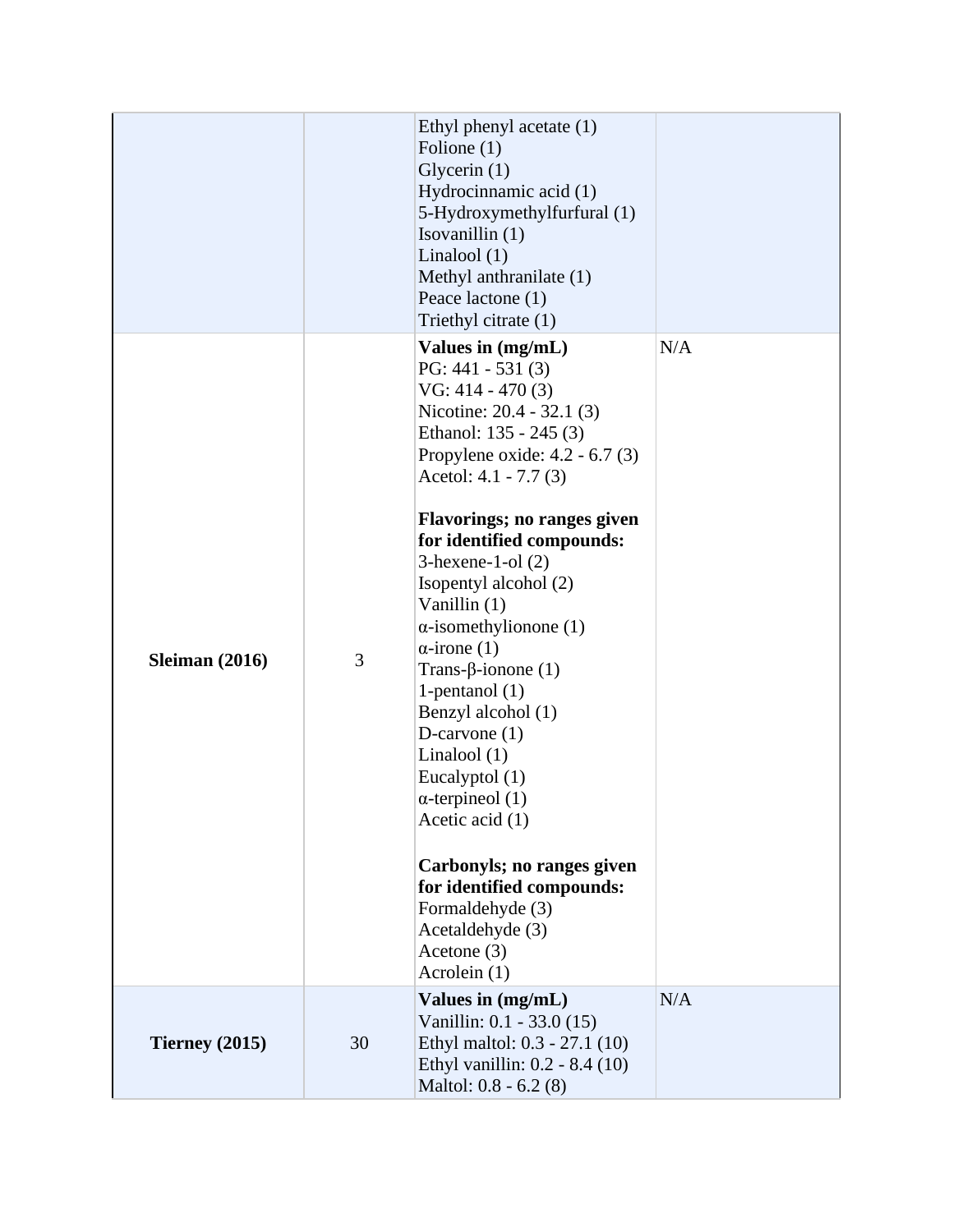|                      |    | Ethyl butyrate: 0.1 - 11.1 (7)<br>Benzyl alcohol: 0.1 - 8.4 (7)<br>Ethyl acetate: 0.2 - 7.2 (6)<br>Menthol: 5.7 - 21.6 (4)<br>Benzaldehyde: 0.6 - 21.2 (3)<br>Limonene: 0.7 - 2.9 (3)<br>2-Methylbutyl acetate: 0.6 -<br>0.9(3)<br>Hexyl acetate: 1.7 - 2.5 (2)<br>Methyl anthranilate: 1.0 - 1.3<br>(2)<br>Menthone: $0.6 - 0.9(2)$<br>Piperonal: $0.3 - 0.7(2)$<br>$(E)$ -2-Hexen-1-ol: 4.5 (1)<br>$(3Z)$ -3-Hexen-1-ol: 4.3 (1)<br>Benzaldehyde PG acetal: 0.9<br>(1)<br>Ethyl isovalerate: $0.7(1)$<br>2356-Tetramethylpyrazine: 0.6<br>(1)<br>Neomenthol: $0.6(1)$<br>$\beta$ -Damascone: 0.2 (1) |                                                                                                                                                                                                                                                                                                                                                                                                                                            |
|----------------------|----|--------------------------------------------------------------------------------------------------------------------------------------------------------------------------------------------------------------------------------------------------------------------------------------------------------------------------------------------------------------------------------------------------------------------------------------------------------------------------------------------------------------------------------------------------------------------------------------------------------|--------------------------------------------------------------------------------------------------------------------------------------------------------------------------------------------------------------------------------------------------------------------------------------------------------------------------------------------------------------------------------------------------------------------------------------------|
| <b>Varlet</b> (2015) | 42 | Constituents $(\mu g/g)$<br>Ethylene glycol: 2.90 - 66.97<br>(31)<br>Ethanol: 6 - 3,675 (30)<br>Diethylene glycol: $0.6 - 4.0(9)$<br>Hydrocarbons: 779 - 106,479<br>(5)<br>Aldehydes (µg/g)<br>Formaldehyde: 0.114 - 9 (42)<br>Acetaldehyde: 0.04 - 10.2 (42)<br>Benzaldehyde: 0.035 - 305<br>(30)<br>Propionaldehyde: 0.043 -<br>0.261(17)<br>Hexladehyde: 0.046 - 0.532<br>(12)<br>Butyraldehyde: 0.101 - 1.03<br>(8)<br>Isovaleraldehyde: N/A (4)<br>Acrolein: N/A (3)<br>Crotonaldehyde: 0.067 - 0.084<br>(2)<br>m-tolualdehyde: N/A (1)                                                           | Constituents $(\mu g/g)$<br>Ethylene glycol: N/A<br>Ethanol: N/A<br>Diethylene glycol: 0.5<br>Hydrocarbons: 25<br>Aldehydes $(\mu g/g)$<br>Formaldehyde: 0.06<br>Acetaldehyde: 0.03<br>Benzaldehyde: 0.035<br>Propionaldehyde:<br>0.043<br>Hexladehyde: 0.036<br>Butyraldehyde: 0.077<br>Isovaleraldehyde:<br>0.194<br>Acrolein: 0.111<br>Crotonaldehyde: 0.053<br>m-tolualdehyde: 0.018<br>p-tolualdehyde: 0.018<br>o-tolualdehyde: 0.017 |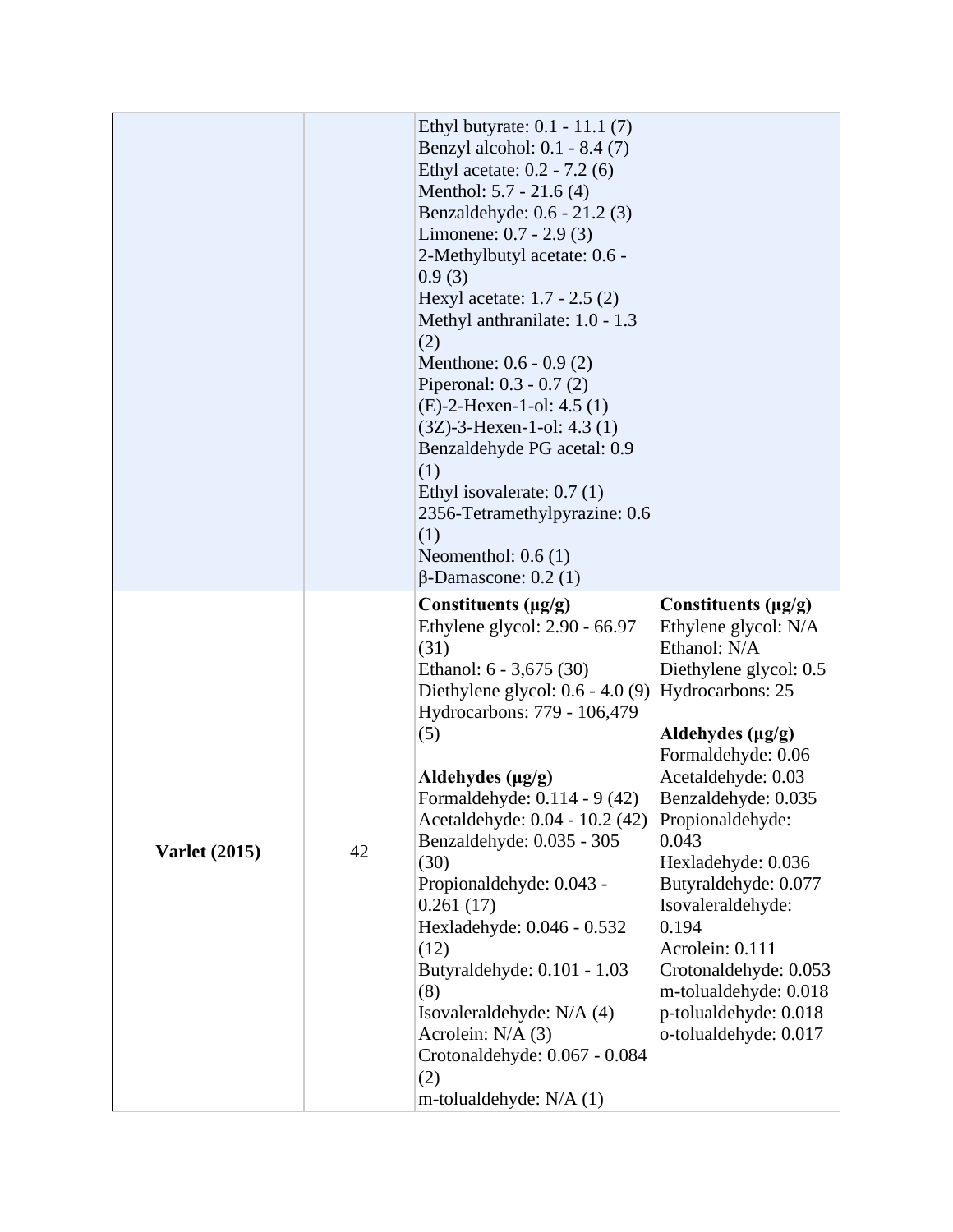|                      |    | p-tolualdehyde: $N/A$ (1)<br>o-tolualdehyde: N/A (1)<br>Solvents $(\mu g/g)$<br>Ethyl acetate: 8 - 253 (10)<br>Propanoic Acid, Ethyl ester: 6<br>$-123(3)$<br>Diacetyl: 9 - 43 (3)<br>1,1-Diethoxy ethane: 11 - 40<br>(3)<br>2-Methyl-1,3-Dioxane: 41 - 57<br>(2)<br>Acetone: 9 - 20 (2)<br>3-Methyl Butanal: 6 - 14 (2)<br>Acetaldehyde/Ethylene oxide:<br>$9 - 13(2)$<br>Cyclohexane: $6 - 11(2)$<br>Acetic acid, 2-methylpropyl<br>ester: $26(1)$<br>$3-Hydroxy-2-butanone: 16(1)$<br>1-Propanol: $16(1)$<br>Butanoic acid, 2-Methyl-<br>, Methyl ester: $12(1)$<br>1-Butanol: $10(1)$<br>1,3-Butadiene: $10(1)$ | <b>Solvents</b><br>N/A                                                                                                                                                                                                 |
|----------------------|----|---------------------------------------------------------------------------------------------------------------------------------------------------------------------------------------------------------------------------------------------------------------------------------------------------------------------------------------------------------------------------------------------------------------------------------------------------------------------------------------------------------------------------------------------------------------------------------------------------------------------|------------------------------------------------------------------------------------------------------------------------------------------------------------------------------------------------------------------------|
| <b>Wagner (2018)</b> | 13 | No combustion-related<br>HPHC's detected                                                                                                                                                                                                                                                                                                                                                                                                                                                                                                                                                                            | Values in (ng/g)<br>1-aminonaphthalene:<br>1.0<br>2-aminonaphthalene:<br>1.8<br>4-aminobiphenyl: 0.3<br>1,3-butadiene: 0.7<br>isoprene: 1.7<br>acrylonitrile: 0.8<br>benzene: 0.7<br>toluene: 0.7<br>benzo[a]pyrene: 7 |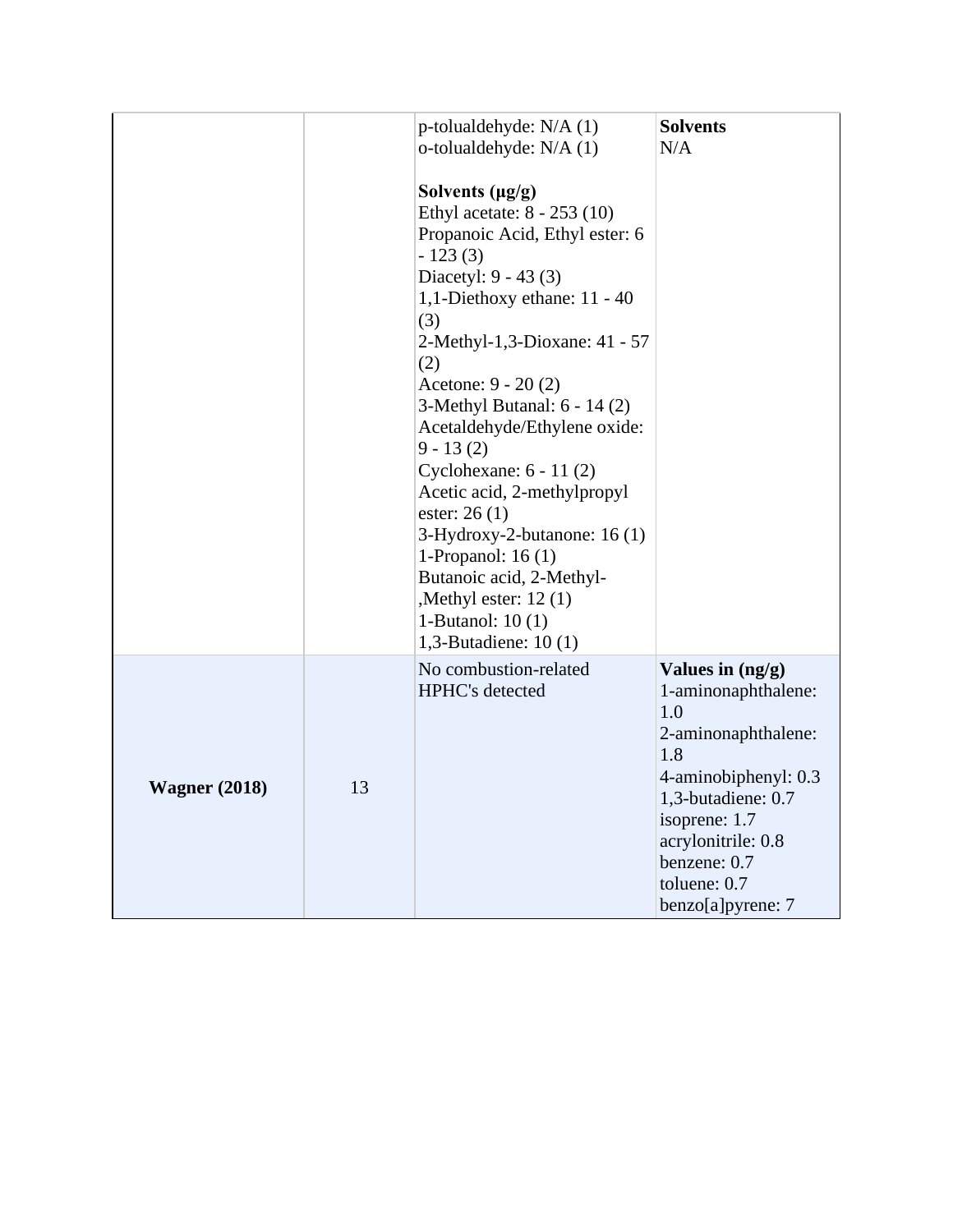**Table S2. Summary of studies included in this review that assess e-cigarette aerosol constituents.** Organized by greatest number of samples indicating presence. Unavailable LOD/LOQ values are not reported.

| <b>First Author</b><br>(Year) | <b>Number of</b><br>samples | <b>Ranges of identified constituents</b><br>(samples)                                                                                                                                                                                                                                                                                                                                                                                                                | <b>LOD</b> or <b>LOQ</b>                                                                                                                                                                                                                                                                                                                                      |
|-------------------------------|-----------------------------|----------------------------------------------------------------------------------------------------------------------------------------------------------------------------------------------------------------------------------------------------------------------------------------------------------------------------------------------------------------------------------------------------------------------------------------------------------------------|---------------------------------------------------------------------------------------------------------------------------------------------------------------------------------------------------------------------------------------------------------------------------------------------------------------------------------------------------------------|
| <b>Allen</b> (2016)           | 51                          | Values in $(\mu g/EC)$<br>Acetoin: 2.1 - 529.2 (46)<br>Diacetyl: 0.3 - 238.9 (39)<br>2,3-pentanedione: 0.2 - 64.4 (23)                                                                                                                                                                                                                                                                                                                                               | Values in (µg/sample)<br>Acetoin: 0.05<br>Diacetyl: 0.05<br>2,3-pentanedione: 0.05                                                                                                                                                                                                                                                                            |
| <b>Beauval</b><br>(2017)      | 6                           | Humectants/Nicotine (µg/mL puff)<br>PG: $10 - 22.8(6)$<br>Glycerol: 7.1 - 15.7 (6)<br>Nicotine: 0.3 - 0.56 (3)<br>Trace elements (pg/mL puff)<br>Lead: $1.0 - 1.6(4)$<br>Antimony: 0.14 - 0.47 (4)<br>Chromium: 2.9 - 3.4 (3)<br>Cadmium: 0.04 - 0.14 (2)<br>PAHs (pg/mL puff)<br>Naphthalene: 1.79 - 4.01 (6)<br>Acenaphthylene: 0.19 - 0.37 (6)<br>Carbonyls (ng/mL puff)<br>Formaldehyde: 0.37-1.48 (6)<br>Acetaldehyde: 0.16-0.96 (6)<br>Acrolein: 0.11-2.11 (4) | <b>Humectants/Nicotine</b><br>$(\mu g/mL$ puff)<br>PG: 3.0<br>Glycerol: 3.4<br>Nicotine: 0.0038<br>Trace elements (pg/mL<br>puff)<br>Lead: 0.23<br>Antimony: 0.11<br>Chromium: 2.1<br>Cadmium: 0.02<br>PAHs (pg/mL puff)<br>Naphthalene: 0.47<br>Acenaphthylene: 0.09<br>Carbonyls (ng/mL puff)<br>Formaldehyde: 0.05<br>Acetaldehyde: 0.05<br>Acrolein: 0.05 |
| <b>Bekki</b> (2014)           | 13                          | Values in $(\mu g/10 \text{ puffs})$<br>Formaldehyde: 0.7 - 29 (9)<br>Acetaldehyde: 0.2 - 26 (9)<br>Acrolein: 0.6 - 20 (9)<br>Methylglyoxal: 0.9 - 20 (8)<br>Glyoxal: 0.7 - 16 (8)<br>Propanal: 0.4 - 13.2 (8)                                                                                                                                                                                                                                                       | N/A                                                                                                                                                                                                                                                                                                                                                           |
| Czogala<br>(2013)             | 12                          | Nicotine: 0.82-6.23 $\mu$ g/m <sup>3</sup> (12)                                                                                                                                                                                                                                                                                                                                                                                                                      | $0.22 \mu g/m^3$                                                                                                                                                                                                                                                                                                                                              |
| <b>Famele (2017)</b>          | 13                          | Values in $(\mu g/m^3)$<br>Nicotine: 1.4 - 4.0 (7)<br>Nicotine-N'-oxides: $0.2 - 1.4(7)$<br>Myosmine: $0.1(3)$<br>Cotinine: $0.1(1)$                                                                                                                                                                                                                                                                                                                                 | Values in $(\mu g/m^3)$<br>Nicotine: 0.1<br>Nicotine-N'-oxides: 0.1<br>Myosmine: 0.1<br>Cotinine: 0.1                                                                                                                                                                                                                                                         |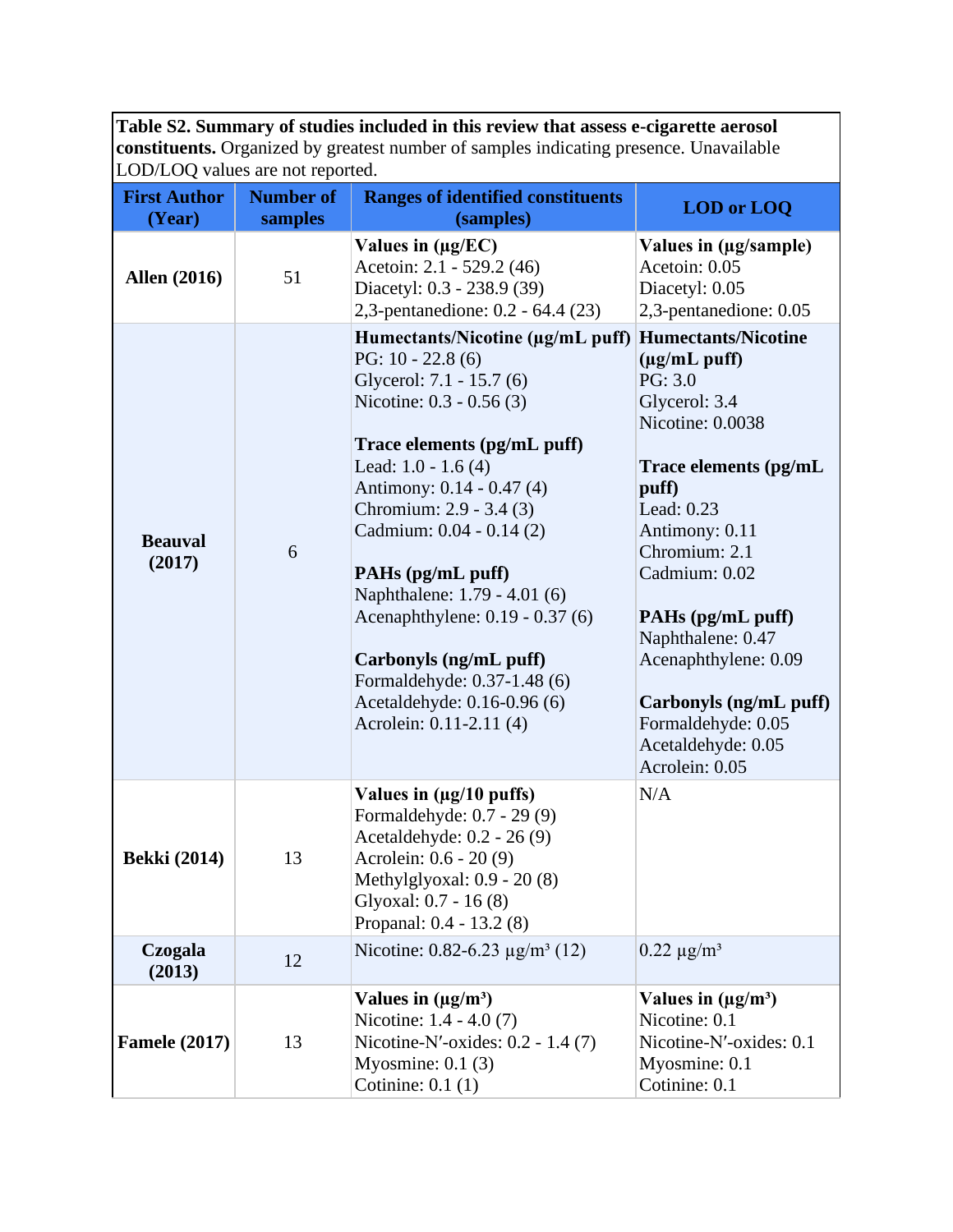| Farsalinos,<br>Kistler $(2015)$ | 3  | Values in $(\mu g/mL)$<br>Diacetyl: 349 - 7,546 (3)<br>Acetyl Propionyl: 160 - 606 (3)                                                                                                                                                                                                                                                                                                                                                                                                                                                          | N/A                                                                                                                                                                                                                                                                                                            |
|---------------------------------|----|-------------------------------------------------------------------------------------------------------------------------------------------------------------------------------------------------------------------------------------------------------------------------------------------------------------------------------------------------------------------------------------------------------------------------------------------------------------------------------------------------------------------------------------------------|----------------------------------------------------------------------------------------------------------------------------------------------------------------------------------------------------------------------------------------------------------------------------------------------------------------|
| Goniewicz<br>(2013)             | 12 | Carbonyls (µg)<br>Formaldehyde: 3.2 - 56.1 (12)<br>Acetaldehyde: 2.0 - 13.6 (12)<br>o-methylbenzaldehyde: 1.3 - 7.1<br>(12)<br>Acrolein: 0.7 - 30.1 (10)<br>VOCs (µg)<br>Toluene: $0.2 - 6.3(10)$<br>p, m-xylene: $0.1 - 0.2$ (10)<br>Nitrosamines (ng)<br>NNN: $0.9 - 4.3(9)$<br>NNK: 2.0 - 28.3 (9)<br>Heavy metals $(\mu g)$<br>Lead: 0.03 - 0.57 (12)<br>Nickel: 0.11 - 0.26 (12)<br>Cadmium: 0.02 - 0.22 (11)                                                                                                                              | N/A                                                                                                                                                                                                                                                                                                            |
| <b>Halstead</b><br>(2019)       | 17 | Values in (ng/10 puffs)<br>Nickel: 0.459 - 9.63 (14)<br>Copper: 1.28 - 488 (13)<br>Stannum: 0.40 - 1.79 (10)<br>Chromium: 0.231 - 1.85 (9)<br>Zinc: 27.9 - 339 (8)<br>Lead: $0.128 - 11.4(8)$                                                                                                                                                                                                                                                                                                                                                   | Values in (ng/10 puffs)<br>Nickel: 0.250<br>Copper: $0.20$<br>Stannum: 0.10<br>Chromium: 0.125<br>Zinc: $5.00$<br>Lead: 0.05                                                                                                                                                                                   |
| <b>Klager</b> (2017)            | 26 | Aldehydes $(\mu g/m^3)$<br>Acetaldehyde: 22.5 - 20,400 (26)<br>Formaldehyde: 55.9 - 99,400 (24)<br>Propionaldehyde: 18.6 - 1,470 (23)<br>Benzaldehyde: 7.02 - 10,300 (17)<br>Isobutyraldehyde: 97.8 - 3,900 (13)<br>Valeraldehyde: 337 - 6,630 (7)<br>Crotonaldehyde: 7,400 - 82,900 (4)<br>Flavoring chemicals $(\mu g/m^3)$<br>Acetoin: 0.028 - 23.8 (17)<br>Diacetyl: 0.028 - 3.69 (16)<br>2,3-pentanedione: 0.071 - 1.14 (5)<br>2,3-hexanedione: 0.809 - 3.15 (4)<br>3,4-hexanedione: 0.423 - 2.23 (3)<br>2,3-heptanedione: 0.09 - 5.33 (2) | Aldehydes $(\mu g/m^3)$<br>Acetaldehyde: 27.3<br>Formaldehyde: 5.77<br>Benzaldehyde: 9.81<br>Crotonaldehyde: 0<br>Isobutyraldehyde: 0<br>Propionaldehyde: 1.2<br>Valeraldehyde: 0<br><b>Flavoring chemicals</b><br>$(\mu g/m^3)$<br>Acetoin: 0<br>Diacetyl: 0<br>2,3-pentanedione: 0<br>2,3-hexanedione: 0.784 |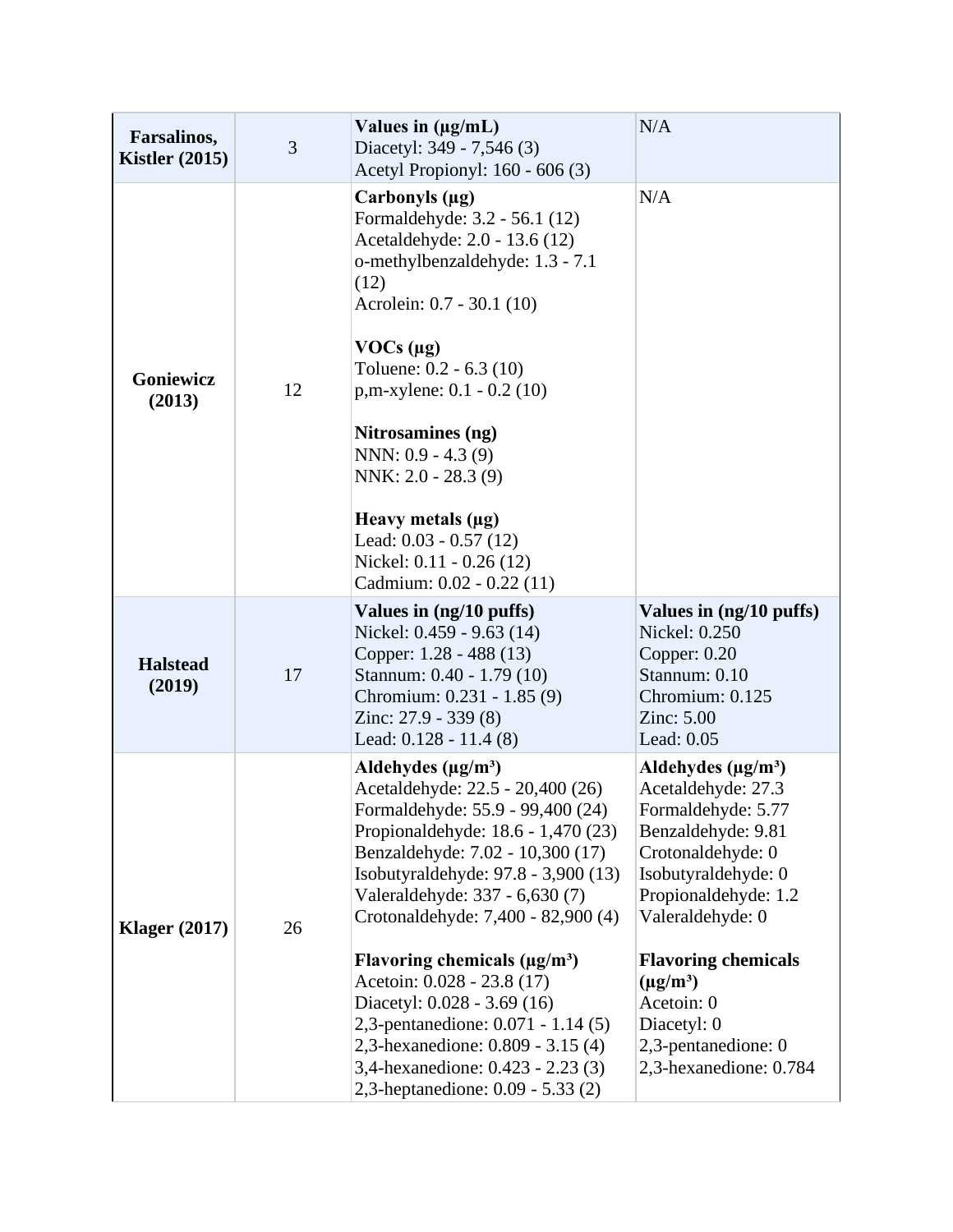|                          |                |                                                                                                                                                                                                                                                                                                                                                                                                                                                                                                                                                                                                                                                                                                                             | 3,4-hexanedione: 0.400<br>2,3-heptanedione: 0 |
|--------------------------|----------------|-----------------------------------------------------------------------------------------------------------------------------------------------------------------------------------------------------------------------------------------------------------------------------------------------------------------------------------------------------------------------------------------------------------------------------------------------------------------------------------------------------------------------------------------------------------------------------------------------------------------------------------------------------------------------------------------------------------------------------|-----------------------------------------------|
| Kosmider<br>(2016)       | 145            | Benzaldehyde: 5.129 - 141.2 μg/30<br>puffs $(108)$                                                                                                                                                                                                                                                                                                                                                                                                                                                                                                                                                                                                                                                                          | $0.025 \mu g/30 \text{ puffs}$                |
| Peace (2018)             | $\overline{4}$ | <b>Ranges of constituents unavailable</b> Nicotine: 10 ng/mL<br>Nicotine (4)<br>PG(4)<br>Ethyl Butyrate (4)<br>Glycerin $(3)$<br>Limonene $(2)$<br>$1, 2, 3$ , Propanetriol, 1-acetate $(1)$<br>3-Hydroxy-2-methyl-5(prop-1-en-<br>2y1)(1)<br>Acetaldehyde (1)<br>Acrolein (1)<br>Amyl butyrate (1)<br>Anethole (1)<br>Benzaldehyde (1)<br>Benzaldehyde, 4-methoxy (1)<br>Benzaldehyde propylene glycol<br>$\alpha$ acetal $(1)$<br>Carvone (3)<br>Citronellol (1)<br>Estragole (1)<br>Ethyl Isovalerate (1)<br>Ethyl Maltol (1)<br>Ethyl-methyl-hydroxymethyl-amine<br>(1)<br>Ethyl Propionate (1)<br>Geraniol (1)<br>Maltol $(1)$<br>Nicotone $(1)$<br>Pinene $(1)$<br>$\alpha$ -Terpineol (1)<br>$\gamma$ -Terpinene (1) | Remaining constituents:<br>N/A                |
| <b>Schripp</b><br>(2013) | 3              | Values in $(\mu g/m^3)$<br>1,2-Propanediol: 53,000 - 175,000<br>(3)<br>1,2,3-Propanetriol: 161 - 477 (3)<br>3-Methylbutyl-3-methylbutanoate: 3<br>$-35(3)$<br>Nicotine: 4 - 7 (3)<br>Diacetin: $1 - 2(3)$                                                                                                                                                                                                                                                                                                                                                                                                                                                                                                                   | N/A                                           |
| <b>Sleiman</b><br>(2016) | 3              | <b>Results are reported from steady</b><br>state conditions for 4.8 V battery                                                                                                                                                                                                                                                                                                                                                                                                                                                                                                                                                                                                                                               | N/A                                           |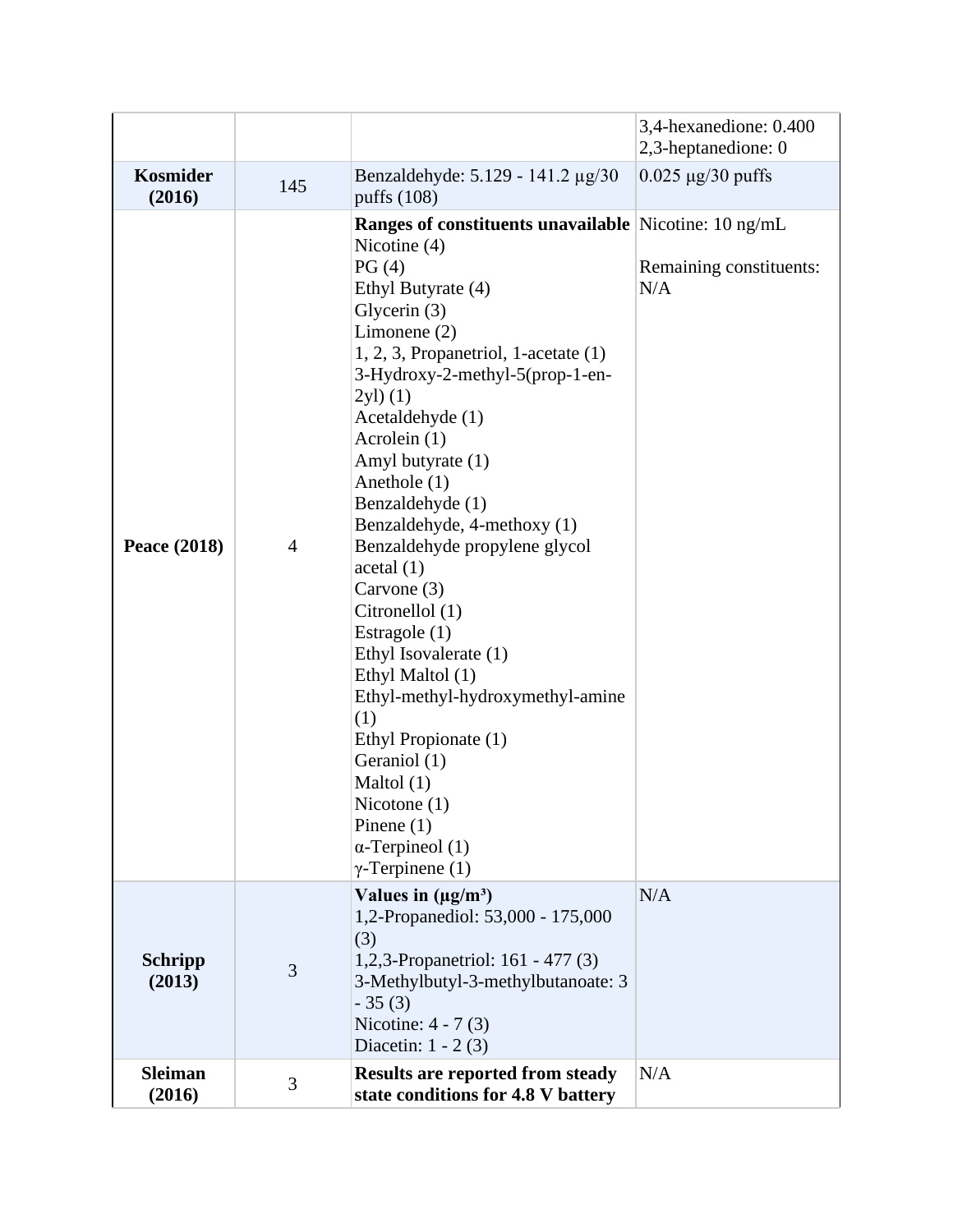|                         |                                                                                | setting $(ng/mg)$<br>Formaldehyde: 18,860 - 48,200 (3)<br>Nicotine: 13,895 - 23,390 (3)<br>Acetaldehyde: 9,260 - 19,080 (3)<br>Acrolein: 4,240 - 10,060 (3)<br>Nicotyrine: 5,439 - 6,969 (3)<br>p-Tolualdehyde: 1,180 - 6,260 (3)<br>Hexaldehyde: 530 - 4,450 (3)<br>Propanal: 1,270 - 3,200 (3)<br>Acetol: 2,394 - 3,030 (3)<br>2-Butanone: 710 - 1,890 (3)<br>Acetone: 420 - 1,410 (3)<br>Glycidol: 485 - 758 (3)<br>Crotonaldehyde: 340 - 720 (3)<br>3-ethenyl pyridine: 217 - 701 (3)<br>Valderaldehyde: 130 - 530 (3)<br>Methacrolein: 50 - 510 (3)<br>Benzene: 390 - 440 (3)<br>Diacetyl: 267 - 433 (3)<br>Methylglyoxal: $126 - 181(3)$<br>Methyl ethyl ketone: $56 - 119(3)$<br>Benzaldehyde: 20 - 40 (2)<br>D-Limonene: 430 - 663 (2)<br>2-propen-1-ol: 591 - 612 (2)<br>Butyraldehyde: 40 (2)<br>Butanoic acid, 3-methyl butyl ester:<br>576(1)<br>Butanoic acid, ethyl ester: 469 (1)<br>$\alpha$ -cetone: 353 (1)<br>Vanilin: 195 (1)<br>Hydrocoumarin: 172 (1)<br>Eucalyptol: $136(1)$<br>Furan, 2 methyl: 131 (1) |                                                                                                                                                                                                                                                                                |
|-------------------------|--------------------------------------------------------------------------------|---------------------------------------------------------------------------------------------------------------------------------------------------------------------------------------------------------------------------------------------------------------------------------------------------------------------------------------------------------------------------------------------------------------------------------------------------------------------------------------------------------------------------------------------------------------------------------------------------------------------------------------------------------------------------------------------------------------------------------------------------------------------------------------------------------------------------------------------------------------------------------------------------------------------------------------------------------------------------------------------------------------------------------|--------------------------------------------------------------------------------------------------------------------------------------------------------------------------------------------------------------------------------------------------------------------------------|
| <b>Wagner</b><br>(2018) | 19<br>$(n = 6$ pre-<br>filled<br>cartridges)<br>$(n = 13$ refill<br>e-liquids) | No combustion-related HPHC's<br>detected                                                                                                                                                                                                                                                                                                                                                                                                                                                                                                                                                                                                                                                                                                                                                                                                                                                                                                                                                                                        | 1-aminonaphthalene: 3.0<br>ng/g<br>2-aminonaphthalene: 5.4<br>ng/g<br>4-aminobiphenyl: 0.8<br>ng/g<br>1,3-Butadiene: $3.2 \mu g/g$<br>Isoprene: $8.0 \mu g/g$<br>Acrylonitrile: $4.0 \mu g/g$<br>Benzene: $3.2 \mu g/g$<br>Toluene: $3.2 \mu g/g$<br>benzo[a]pyrene: $22$ ng/g |